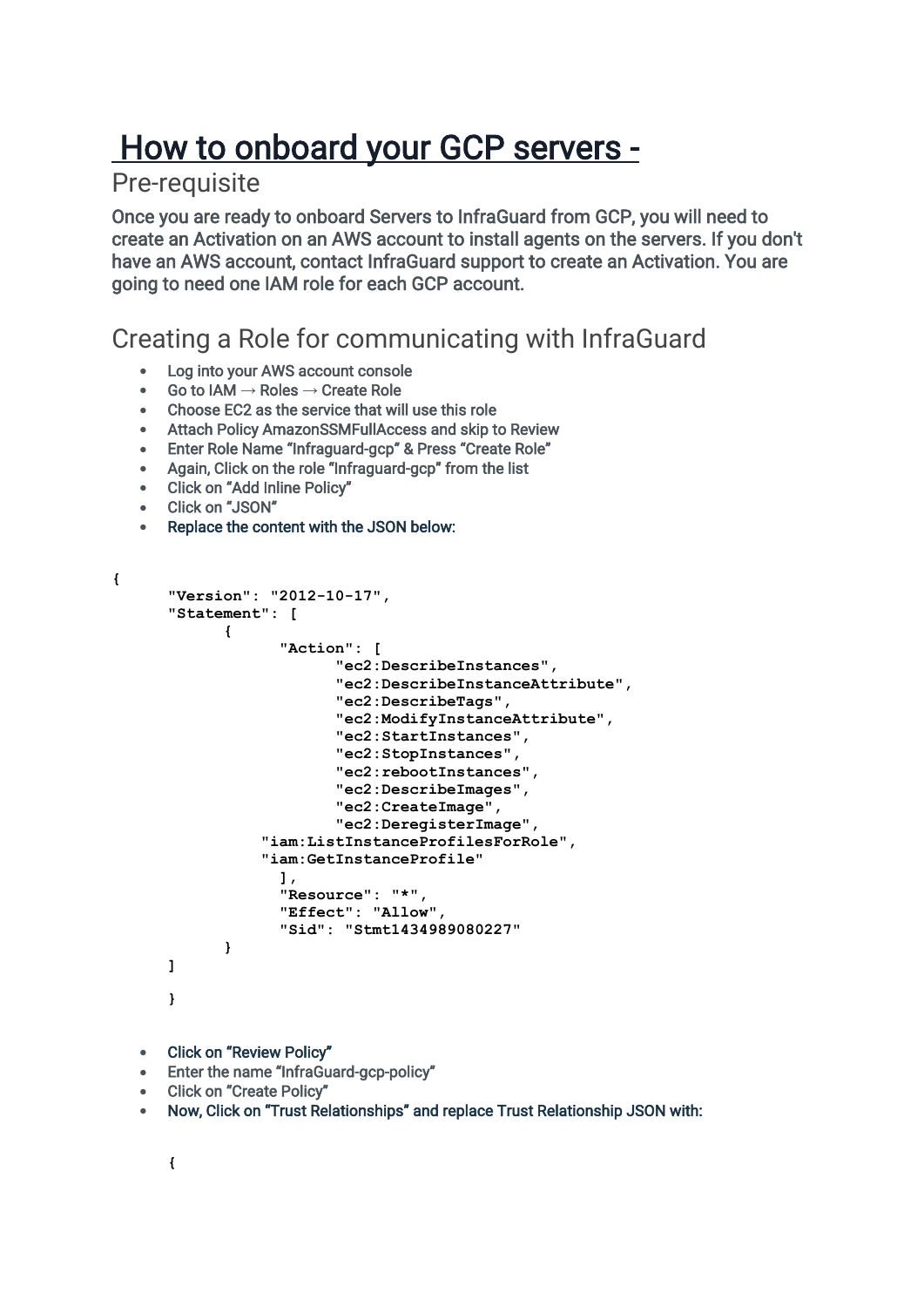```
"Version": "2012-10-17",
  "Statement": [
  {
    "Sid": "foriamuser",
    "Effect": "Allow",
    "Principal": {
    "AWS": "arn:aws:iam::028197385767:role/infraguardswitchrole"
    },
    "Action": "sts:AssumeRole",
    "Condition": {
    "StringEquals": {
      "sts:ExternalId": "InfraGuardApp"
    }
    }
  },
  {
    "Sid": "forssmec2",
    "Effect": "Allow",
    "Principal": {
    "Service": [
      "ec2.amazonaws.com",
      "ssm.amazonaws.com"
    ]
    },
    "Action": "sts:AssumeRole"
  }
  ]
}
```
- Click on "Update Trust Policy"
- Copy your role ARN (you can also view this later by going to IAM -> Roles -> Infraguard-gcp)

### Create an Activation on an AWS account

- Open the AWS Systems Manager console
- In the navigation pane, choose Hybrid Activations and choose Create activation.
- (Optional) In the Activation description field, enter a description for this activation.
- In the Instance limit field, specify the total number of on-premises servers or VMs that you want to register with AWS as part of this activation.
- In the IAM role name section, choose a service role option that enables your servers and VMs to communicate with AWS Systems Manager in the cloud:
	- 1. Choose Use the system created default command execution role to use a role and managed policy created by AWS.
	- 2. Choose Select an existing custom IAM role that has the required permissions to use the optional custom role you created earlier.
- In the Activation expiry date field, specify an expiration date for the activation.
- (Optional) In the Default instance name field, specify a name.
- Choose Create activation. Systems Manager immediately returns the Activation Code and ID to the console.
- Note down the Activation Code and Activation ID in a safe place.

# Install the agent in your GCP Window Environment:

Log on to a server or VM in your Window environment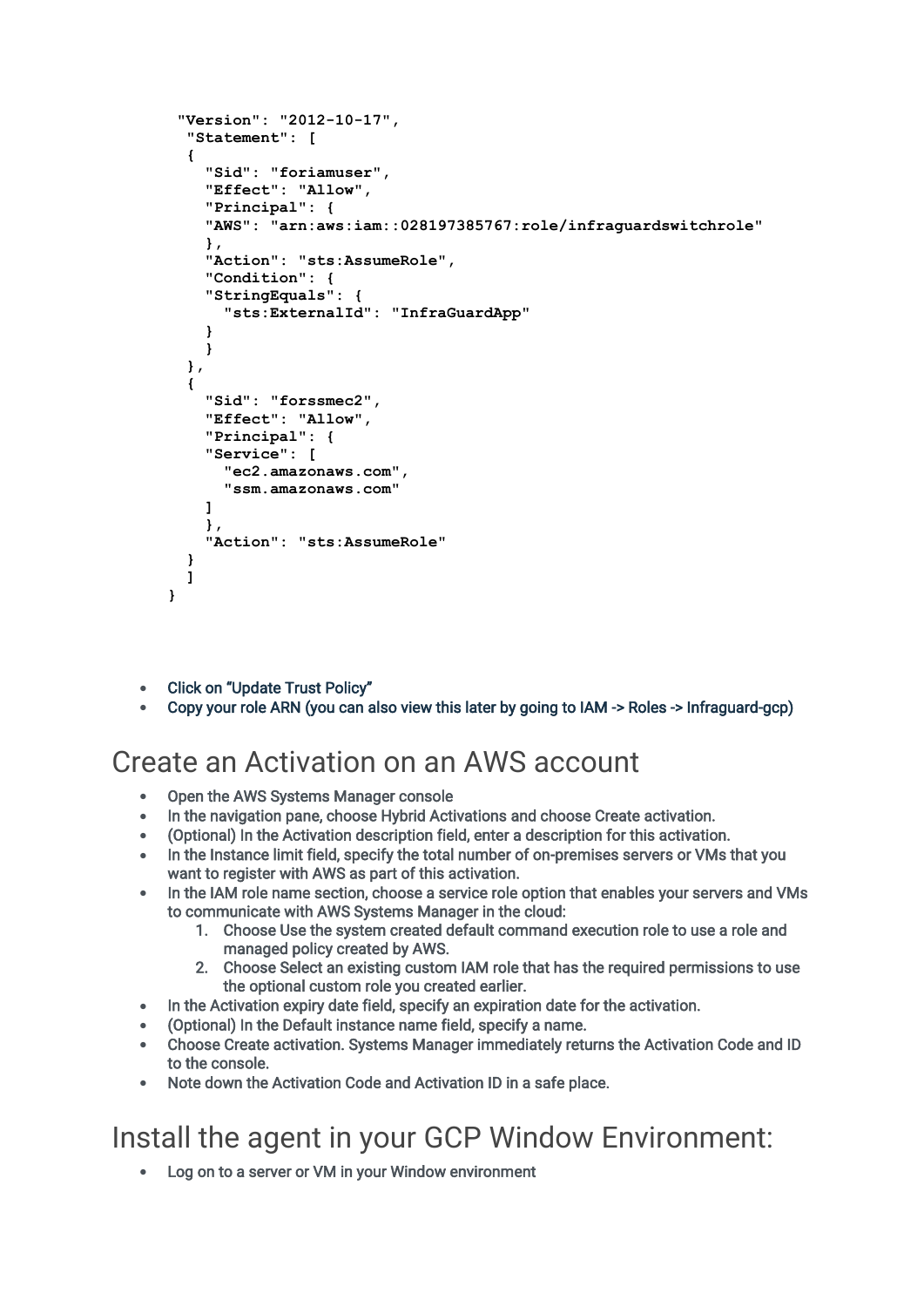- Open Windows PowerShell
- Copy and paste the following command block after replacing the placeholder values with the Activation Code and Activation ID and AWS Region code:

```
 $code = "activation-code"
          • $id = "activation-id"
            $region = "region"
            $dir = $env:TEMP + "\ssm"
           New-Item -ItemType directory -Path $dir -Force
           cd $dir
            (New-Object System.Net.WebClient).DownloadFile("https://amazon-ssm-
   $region.s3.amazonaws.com/latest/windows_amd64/AmazonSSMAgentSetup.exe", $dir
   + "\AmazonSSMAgentSetup.exe")
           Start-Process .\AmazonSSMAgentSetup.exe -ArgumentList @("/q", 
   "/log", "install.log", "CODE=$code", "ID=$id", "REGION=$region") -Wait
            Get-Content ($env:ProgramData + 
   "\Amazon\SSM\InstanceData\registration")
               Get-Service -Name "AmazonSSMAgent"
```
### Install the agent in your GCP Linux Environment:

- Log on to a server or VM in your Linux environment
- Copy and paste one of the following command blocks into SSH. Replace the placeholder values with the Activation Code and Activation ID and AWS Region code.

#### On RHEL 6.x, and CentOS 6.x  **mkdir /tmp/ssm curl https://s3.amazonaws.com/ec2-downloads**windows/SSMAgent/latest/linux amd64/amazon-ssm-agent.rpm -o /tmp/ssm/amazon**ssm-agent.rpm sudo yum install -y /tmp/ssm/amazon-ssm-agent.rpm sudo stop amazon-ssm-agent sudo amazon-ssm-agent -register -code "activation-code" -id "activation-id" -region "region" sudo start amazon-ssm-agent**

### On RHEL 7.x and CentOS 7.x

 **mkdir /tmp/ssm curl https://s3.amazonaws.com/ec2-downloadswindows/SSMAgent/latest/linux\_amd64/amazon-ssm-agent.rpm -o /tmp/ssm/amazonssm-agent.rpm sudo yum install -y /tmp/ssm/amazon-ssm-agent.rpm sudo systemctl stop amazon-ssm-agent sudo amazon-ssm-agent -register -code "activation-code" -id "activation-id" -region "region" sudo systemctl start amazon-ssm-agent**

### On SLES [SUSE Linux Enterprise Server]

```
 mkdir /tmp/ssm
        sudo wget https://s3.amazonaws.com/ec2-downloads-
windows/SSMAgent/latest/linux_amd64/amazon-ssm-agent.rpm
        sudo rpm --install amazon-ssm-agent.rpm
        sudo systemctl stop amazon-ssm-agent
        sudo amazon-ssm-agent -register -code "activation-code" -id 
"activation-id" -region "region"
```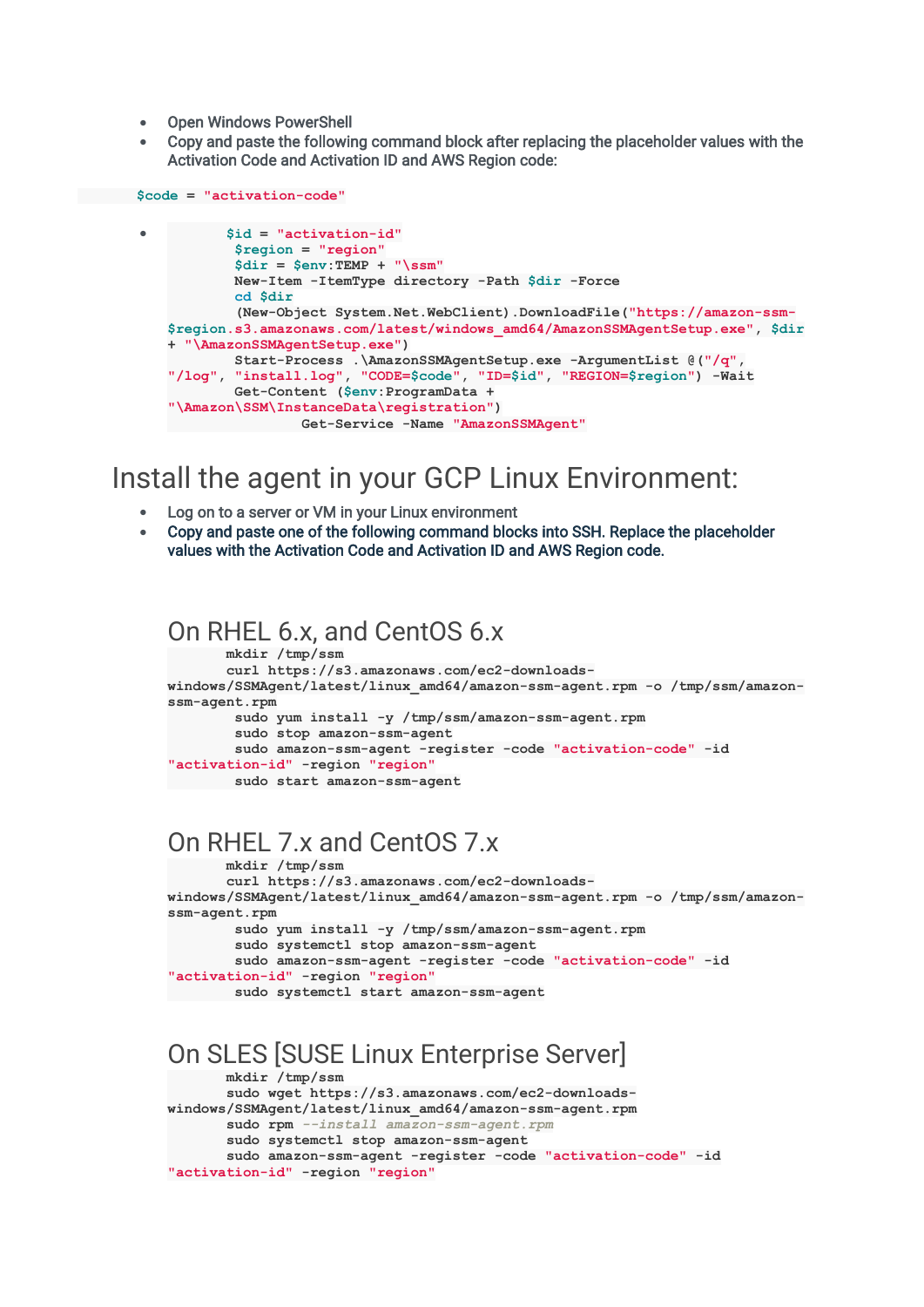```
 sudo systemctl enable amazon-ssm-agent
           sudo systemctl start amazon-ssm-agent
    On Ubuntu, Debian
           mkdir /tmp/ssm
           curl https://s3.amazonaws.com/ec2-downloads-
   windows/SSMAgent/latest/debian_amd64/amazon-ssm-agent.deb -o
     /tmp/ssm/amazon-ssm-agent.deb
     sudo dpkg -i /tmp/ssm/amazon-ssm-agent.deb
           sudo service amazon-ssm-agent stop
           sudo amazon-ssm-agent -register -code "activation-code" -id 
    "activation-id" -region "region"
 sudo service amazon-ssm-agent start
   On Raspbian
           mkdir /tmp/ssm
           sudo curl https://s3.amazonaws.com/ec2-downloads-
   windows/SSMAgent/latest/debian_arm/amazon-ssm-agent.deb -o /tmp/ssm/amazon-
   ssm-agent.deb
           sudo dpkg -i /tmp/ssm/amazon-ssm-agent.deb
           sudo service amazon-ssm-agent stop
           sudo amazon-ssm-agent -register -code "activation-code" -id 
    "activation-id" -region "region"
         sudo service amazon-ssm-agent start
```
## Attach AWS IAM role with managed GCP instance

- **Go to AWS Systems Manager and select "Fleet Manager"**
- **Select your instance**
- **Go to Actions -> Change IAM Role**
- **From the drop-down, choose "Infraguard-azure" & press "Save IAM role"**
- **Make sure that Managed Instances is in running state**

# Get your GCP Cloud credentials

- To get credentials you either need to be the owner of your account or have following permissions:
	- o Editor
	- o Service Account Admin
	- o Create Service Accounts
	- o Service Account Key Admin
	- o Project IAM Admin
- Go to your [google cloud account console](https://console.cloud.google.com/)
- Make sure all the servers you are going to on-board exist in a single project
- Make sure "Compute Engine API" is enabled (API & Services > Library > Compute Engine API)
- Expand the side menu and go to "IAM & Admin" and select "Service Accounts"
- Click on "CREATE SERVICE ACCOUNT"
- Enter service account name as "infraguard-services" and click on create
- Now select a role by going to "Project" and selecting "Owner"
- **Click on continue**
- Now, to get "User account admins and users role" open GCP console in a different tab and go to the service account you just created and copy the Email
- Enter that email in "Service account Users role" and "Service account admins role" and click on create key